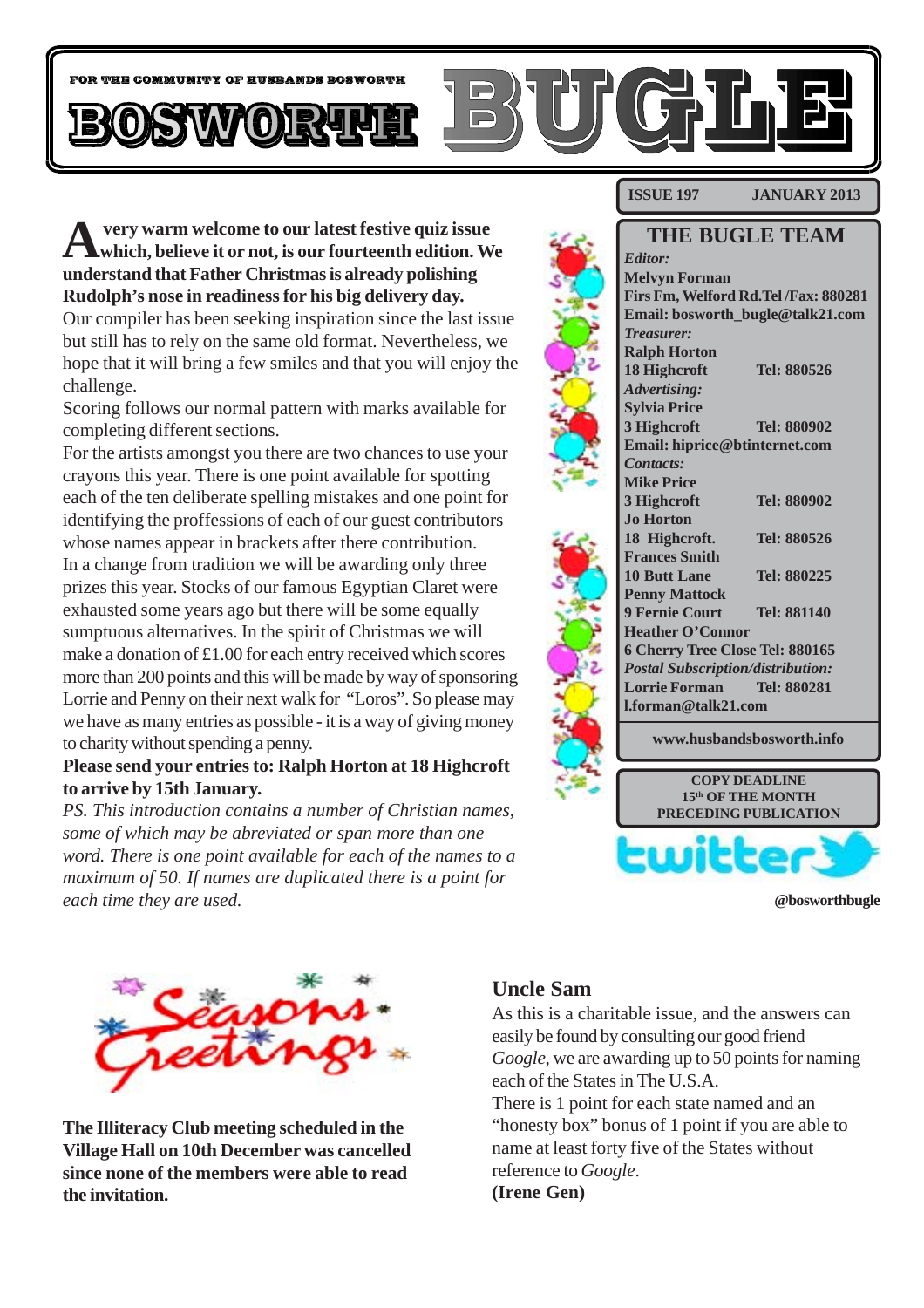# **Sterling work**

Melvyn has done such a good job of editing the *Bugle* over the years that the members of the production team decided to have a whip round and searched their old drawers and setee backs etc. They came up with some old notes and predecimal currency which amounted to £43-17s-2d. All you have to do is answer the following questions to see how this was made up.

- 1) A Cockney's pony.
- 2) 16 ounces.
- 3) A leather worker
- 4) A little pig or fowl
- 5) 50% of a Monarch's headwear.
- 6) Mr Hoskins.
- 7) A poorly sea creature.
- 8) Andrea Bocelli.
- 9) 50% of ladies pants.
- 10) A pair of primate's leg joints.
- 11) First black postage stamp.
- 12) Andy Capp's wife and canine "Tin Tin's first name.
- **1 point for each correct answer (Eric Ash)**



Excluding plurals, how many words can you list which contain the name of a creature (eg/**Boa**t). **1 point for each up to a maximum of 50 (Jock Scidey)**



#### **Ark census**

As soon as the heavy rain started Noah and his wife went on to The Ark to supervise the loading of the various creatures.

After pairs of elephants, tigers, leopards, dogs, ants and spiders Noah asked his wife for an update.

How many legs were on the Ark at that time? **5 points for the correct answer (Stan Mop)**

## **Art attack**

What would the Christmas *Bugle* be without our colouring competition?



DADDY! IS THAT SANTA'S CARBON FOOTPRINT?

**There are 5 points available for the imaginitive colouring of this cartoon and a further 5 points for suggesting an alternative caption (Zoe Reekop)**

*Don't put your crayons away - they will be needed later.*

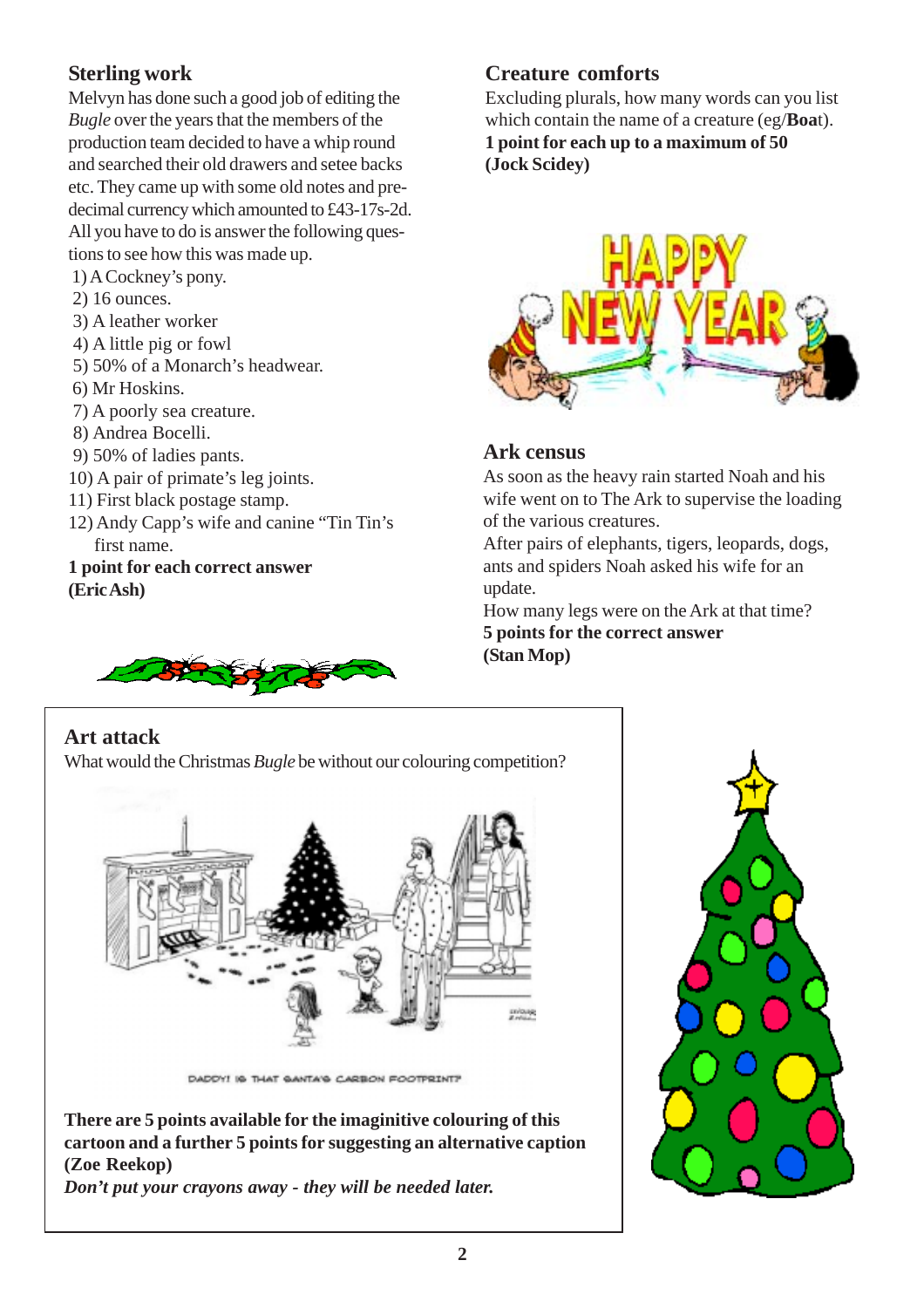## **Forfar Four East Fife Five**

The following clues all relate to football teams in the first four divisions of the English league with a few Scottish teams thrown in for good measure. In most cases the second part of the names

- (United/City etc) are missing.
- 1) Ancient pig joint.
- 2) Push a heavy weight.
- 3) Tend the fire.
- 4) Lady Godiva's home city.
- 5) A very dark pond.
- 6) Stays in front.
- 7) Mum is OK.
- 8) Cattle may cross the river here.
- 9) This may cover a Cockney's head.
- 10) Musical group who have lost their rainwear.
- 11) Kevin Costner danced with them.
- 12) 16th to 18th letters written by a dyslexic.
- 13) Educationally, one of the three "Rs".
- 14) A glass mansion.
- 15) Prisoner's clock may make this sound.
- 16) A common home for the Wombles.
- 17) Mr Wise's comedy partner.
- 18) Mr Piggott.
- 19) Rich Scottish fruitcake.
- 20) Footballers Bobby & Jacky are very active.
- 21) Anyone with unruly hair may ask this.
- 22) A whole pig joint.
- 23) Home of a pavilion by the sea.
- 24) They man the ship.
- 25) Fly Fisherman "JR's" favourite place.
- 26) Vital organs.
- 27) Local teams meet at this match.
- 28) The body of a ship.
- 29) A place to keep your weapons.
- 30) A pasture full of cows.

#### **1 point for each correct answer (Darren Tuke)**



### **Frustration**

Without using the words quick, brown or fox can you make a phrase or sentence which uses all the consonants in the alphabet only once? You may use as many vowels as you wish.

**1 point for each consonant used to a maximum of 21 together with 1 bonus point if your phrase or sentence contains the word 'Bugle' (Ken A Brangam)**



### **Leisurely pursuits**

From the information below are you able to establish which member of the *Bugle* team takes part in which activity. They may or may not coincide with real interests.

- 1) Art Workshop
- 2) Badminton Club
- 3) Bosworth Belles
- 4) Handbell Ringers
- 5) Craft Club
- 6) African Drummers 7) Tower Bell Ringers
- 8) Tennis Club
- 9) Dancing Class
- 
- 1) One married couple liked racket sports, with the husband preferring to be outdoors, whereas another couple had hobbies which involved music.
- 2) After 5 years of practice Ralph had almost mastered the waltz.
- 3) Both Melvyn and Heather were keen bell ringers whereas Penny and Frances preferred more creative pursuits.
- 4) One of the ladies had a hobby which began with the initial letter of her name.
- 5) Penny donated the proceeds from the sale of her last painting to Loros.

**There is 1 point available for each correctly identified interest. (Peter Carn)**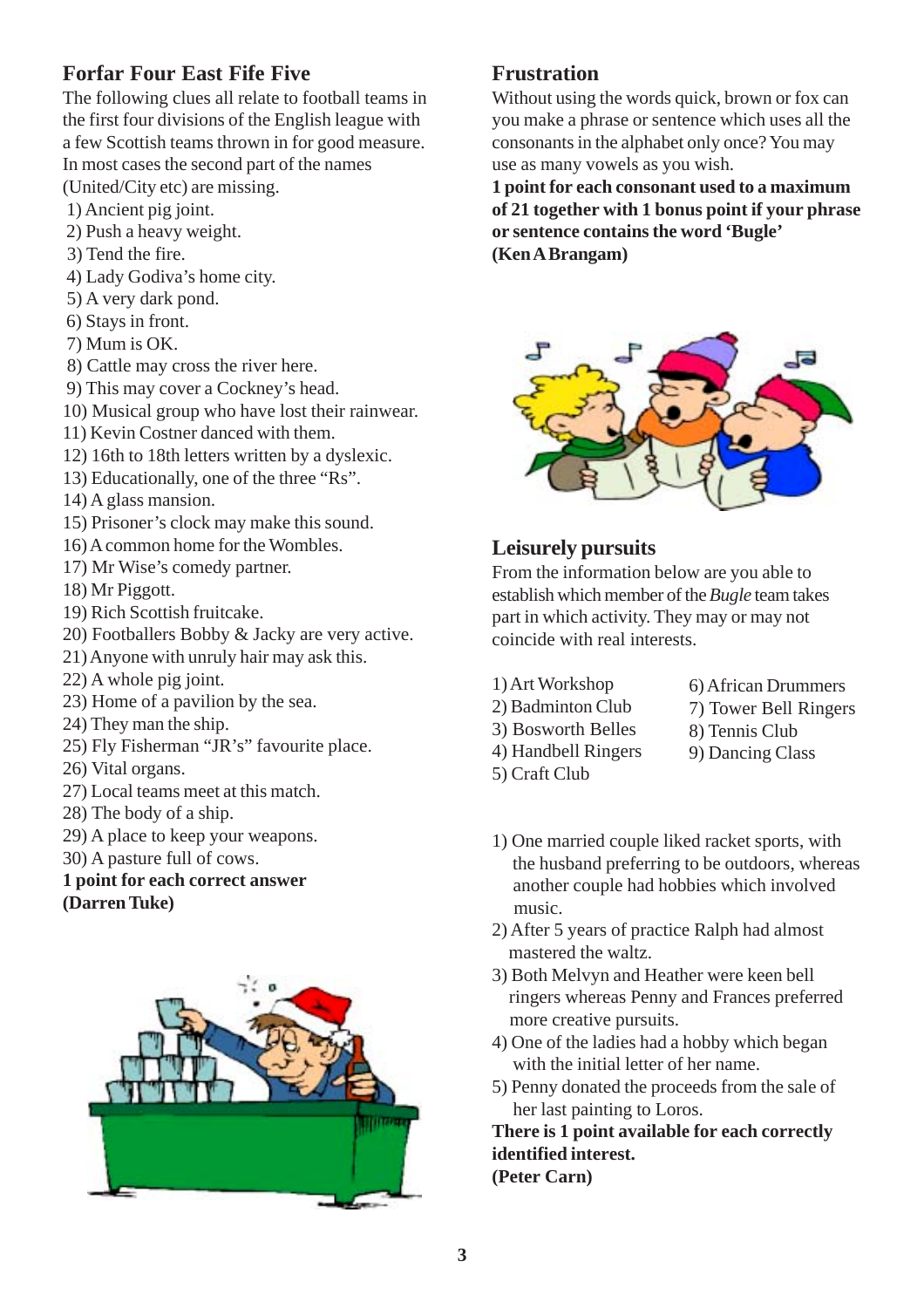# **All blacks**

A burglar dressed from head to toe in black and wearing a full black mask to cover his face is walking down the middle of the road with his black bag full of swag. A large black car without any headlights on is being driven in the opposite direction but does not run over the burglar. **For 3 points - how can this be?**

**(Eden Garr)**

### **A Wee dram**

Mike prefers to drink his whisky neat... although sometimes he takes his collar and tie off. **(Reg Onus)**





#### **It's cold up north**

There are 3 points available for spotting the factual error in the following picture



# **John, Paul, George & Ringo**

To celebrate The Beatles 50th Anniversary we thought that we would compose a little story which combines titles from The Beatles Red, Blue, White and Sargeant Pepper albums.

Yesterday was celebrity twins Michelle and Eleanor Rigby's birthday and their brother Jude and sister Julia decided to arrange a surprise party at The Glass Onion nightclub on the long and winding road leading to Blackbird Lane.

"Hey Jude" said Julia "we could arrange something with a little help from my friends. I will organise the venue if you look after the guest list - don't let me down will you?"

"Why don't you ask dear Prudence, I know she loves you." "And I love her too" said Jude "I will invite her. I'll also invite that beautiful girl Sexy Sadie and Penny Lane the paperback writer but I'm not sure if the lovely Rita will be available as I know that she has to be back in the USSR early next week."

Julia contacted the venue to arrange the buffet which had to include the twins special favourites savoy truffle, ice cream and honey pie.

On the night of the party Michelle was the first twin to arrive and, when asked about Eleanor's whereabouts, said "She's leaving home now. We had planned to come together but she wasn't feeling well. I know that she's getting better now though and she should be here shortly." "I feel fine now" confirmed Eleanor when she arrived.

The celebrity party went well - "I've never been to such a good party in my life" said Michelle. "It has been such a good night but I'm so tired now I think we ought to get back home. I've had too much to drink but Dad has promised to drive my car." When their father arrived he brought presents for each of his daughters.

"These are from me to you" he said. "It looks to have been a great party - will you arrange one for me when I'm sixty four?"

By the time they left the press had started to arrive. "There are reporters from the *Mail* and the *Mirror*" said Jude "and here comes the *Sun*."

**There is one point available for identifying each of the 37 titles (Adam Hester)**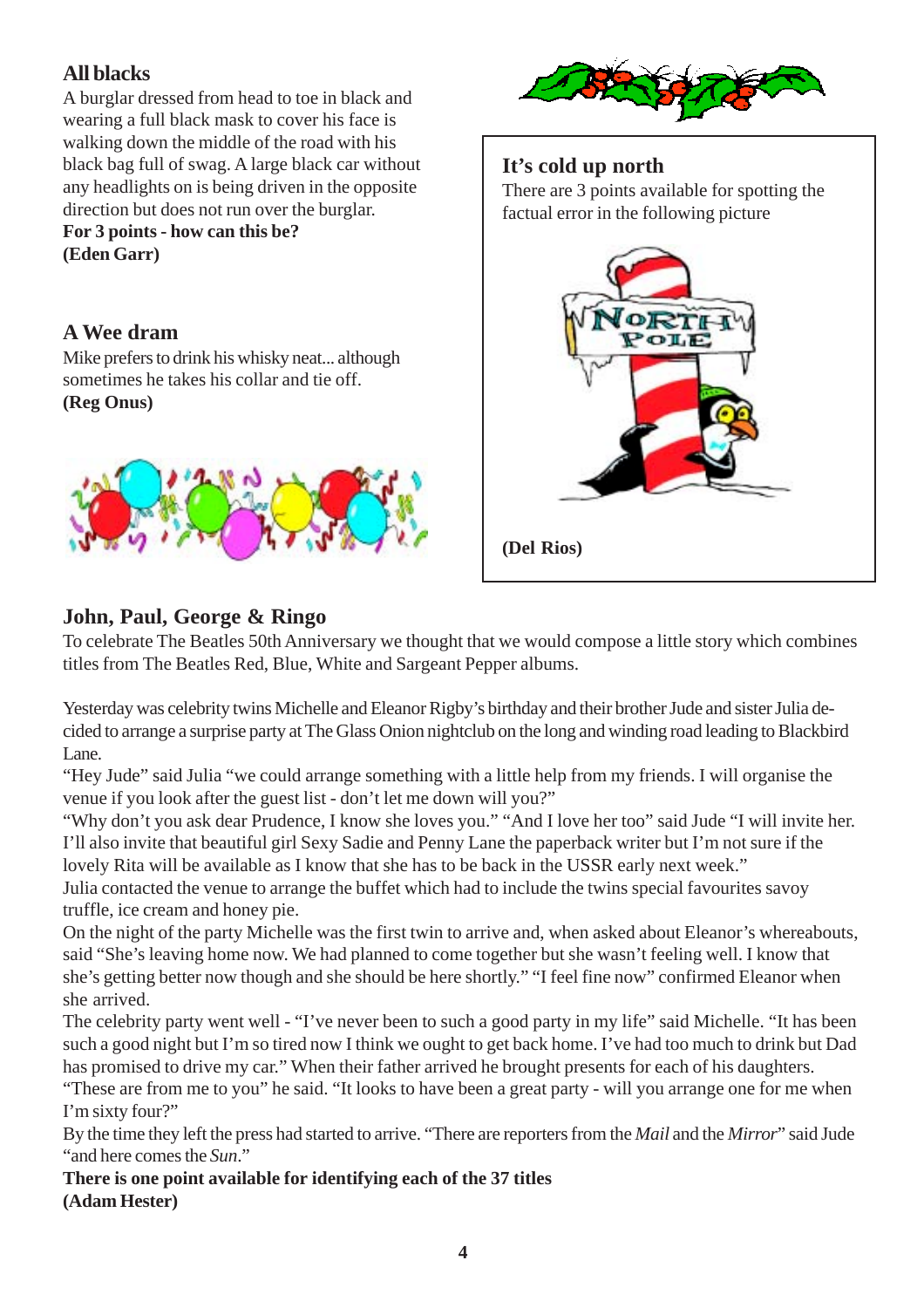## **Darting about**

Fred was playing darts for The Bell Inn and was challenged to obtain the maximum score from fifteen darts with each dart landing in a separate bed. Being such a good player he achieved his objective. What was his total score?

**5 points for the correct answer (Ian Ticop)**

**True or false?** The badminton court laid out in the Village Hall uses over 3800 inches of white tape. **1 point for the correct answer (Rose Frops)**



## **True or false?**

"Hippopotomonstrosesquipedaliophobia" is a word describing the fear of long words. **1 point for the correct answer (Oli Mancep)**

## **Check mate**

The renowned chess player Boris Spassky was having lunch with Melvyn at a checked tablecloth - it took him over an hour to pass the salt. **(Sam Cuini)**



# **Word poser**

What word begins and ends with an "E" but normally contains only one letter? **3 points for the correct answer (Rich Tacet)**

### **Dressed to kill**

Frances made a patchwork dress at her last Craft Club meeting but had difficulty deciding what colours to use. Can you colour in the patches on this dress using only three colours so that no adjoining colours are the same (except for the corners)?



**5 points available for correctly colouring the image (Eden Rawser)**



## **What a state to be in**

There are four states in America whose names begin and end with the same letter. Are you able to name all four?

**1 point for each correctly named state (Ian Sciphy)**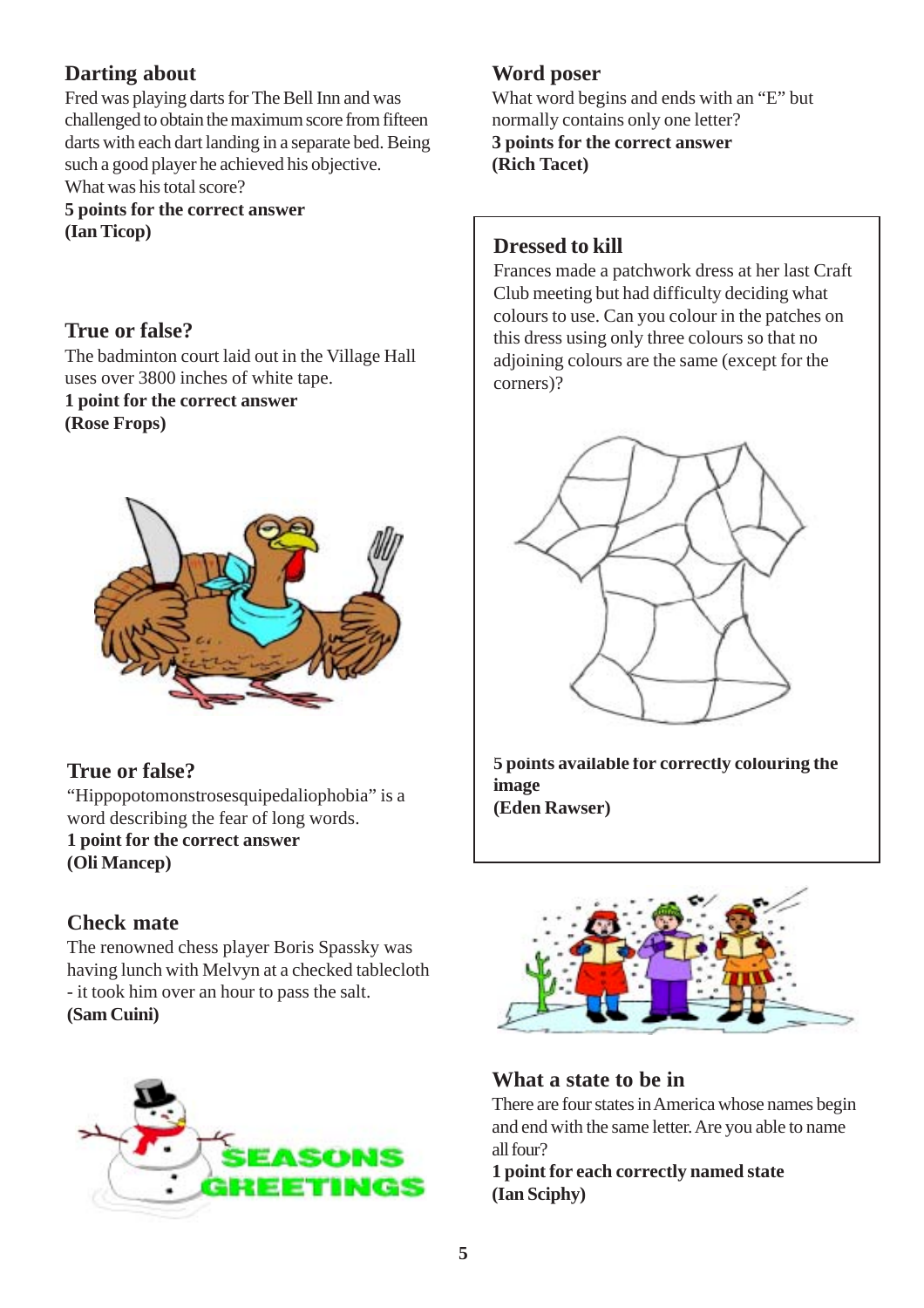#### **Game, set and match**

Ralph was playing tennis during the summer and, hard as it may be to believe, his opponent was of a much lower standard and he won the first set without any difficulty at all.

What was the minimum number of times he needed to hit the ball to win the first set? **5 points for the correct answer**

**(Petra Sith)**

#### **The eyes have it**

Have you heard about the cross eyed teacher? He found it very difficult to control his pupils. **(Tim Ches)**

### **The six of us**

The following villages are all covered by the *Hexagon* magazine. Can you establish the first names of some of its readership by taking letters from lines in the grid?

Letters have to be taken in consecutive lines in a downward direction but do not necessarily need to start at the top line (eg/ May).

|  |                 |  |  | B R U N T I N G T H O R P E     |  |  |  |  |
|--|-----------------|--|--|---------------------------------|--|--|--|--|
|  | A R N E S B Y   |  |  |                                 |  |  |  |  |
|  |                 |  |  | T H E D D I N G W O R T H       |  |  |  |  |
|  | M O W S L E Y   |  |  |                                 |  |  |  |  |
|  |                 |  |  | H U S B A N D S B O S W O R T H |  |  |  |  |
|  | S H E A R S B Y |  |  |                                 |  |  |  |  |
|  |                 |  |  |                                 |  |  |  |  |

**1 point for each name to a maximum of 50 (Vic D Teete)**

#### **Zoo time**

Other than the birds what two creatures are you able to identify in this picture?



**1 point for each creature identified (Brian Rail)**

### **Word link**

Can you make as many words as possible by linking ajoining letters horizontally and/or vertically using the *Hexagon* grid on this page (eg/bath)? **1 point for each word to a maximum of 50 (Cary Trees)**

#### **True or false?**

About 100,000 copies of the *Bosworth Bugle* have been distributed since our first publication. **1 point for the correct answer**

**(Ian Gimac)**



## **A sticky situation**

There has been a threat of redundencies following the merger of the Lutterworth treacle and honey factories. Union reps have advised the staff to stick together.

**(Rex Dai Virt)**

#### **Toss the beanbag**

The following grid enables you to score 100 points by tossing the beanbag three times. Are you able to list the two separate ways that this can be done?

| 38 18 25 |  |
|----------|--|
| 36 21 14 |  |
| 20 50 39 |  |
| 28 29 12 |  |
|          |  |



**3 points for each of the two ways identified (Petra H Gophor)**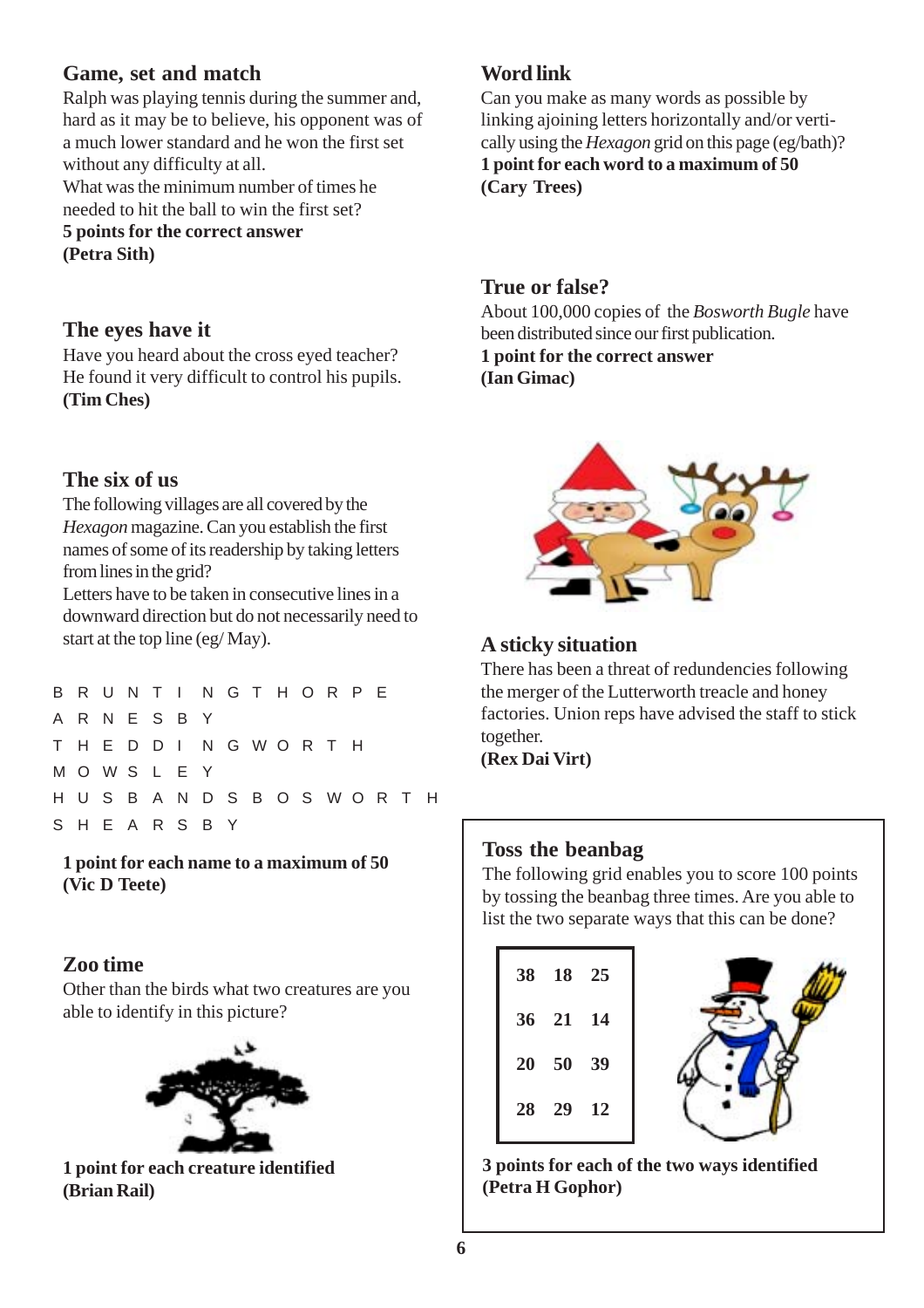# **Mother's Little Helper**

We've had the Beatles but the good old Rolling Stones are also celebrating their 50th anniversary this year.There is one pop group beginning with each letter of the above named Rolling Stones track but the questions are not presented in the correct order.

- 1) All except the young lady.
- 2) You will find a pot of gold where it ends.
- 3) Corgi, Alsatian, Labrador, Lancelot.
- 4) Mum, Dad and their kids live in this pale abode.
- 5) Very well behaved siblings.
- 6) Ivy's seasonal friend.
- 7) Heavy metal dirigible.
- 8) Everlasting.
- 9) A major work by Homer.
- 10) Do this to a tube for a supply of toothpaste.
- 11) Arm joint.
- 12) Climbing plants forming an alliance.
- 13) Young lads selling hamsters, gerbills etc.
- 14) Even 21 x 2.
- 15) A warming bedtime drink.
- 16) Males who still earn a living.
- 17) America's Lone Star State.
- 18) Reverberating male rabbits.
- 19) Cars, lorries and vans.

### **1 point for each correct answer together with 5 bonus points for naming each of the original members of The Rolling Stones.**

**(Tim Scoone)**



## **I'm a celebrity get me out of here**

Name as many famous people as you can whose first and last names begin with consecutive letters of the alphabet (eg/ Alan Bennett). **1 point for each name up to a maximum of 50 (Vera Dirtrin)**

## **That was the year that was**

#### **A stroll around the village should provide the answers to the following:**

- 1) What year is inscribed on the stone to the left of the Church door?
- 2) What year is inscribed on the stone above the Village Hall memorial plaque?
- 3) In which year was 'Headfirst' established?
- 4) In which year was the village notice board erected?
- 5) What year appears on the plaque above the village pump on Honeypot Lane?
- 6) What year appears on the bus timetable attached to the High Street signpost?

7) In which year did Emily Kenmore open the refurbished village play area?

#### **1 point for each correct answer**

**Then -** tabulate your answers in date order and list adjoining digits (across and down only) which when added together total a multiple of 6 (eg 2004 would be  $2+0+0+4=6$ 

**1 point for each of these to a maximum of 10 (Mel Do)**

## **Sum total**

What is the total of all the numbers contained in the following?

FIVE & SIX

**5 points for the correct answer (Una S Drels)**

# *Bugle* **Call**

What is the total number of times that individual members of the *Bugle* team are mentioned in the first seven pages of this issue?

**5 points for the correct answer (Dan Imeco)**